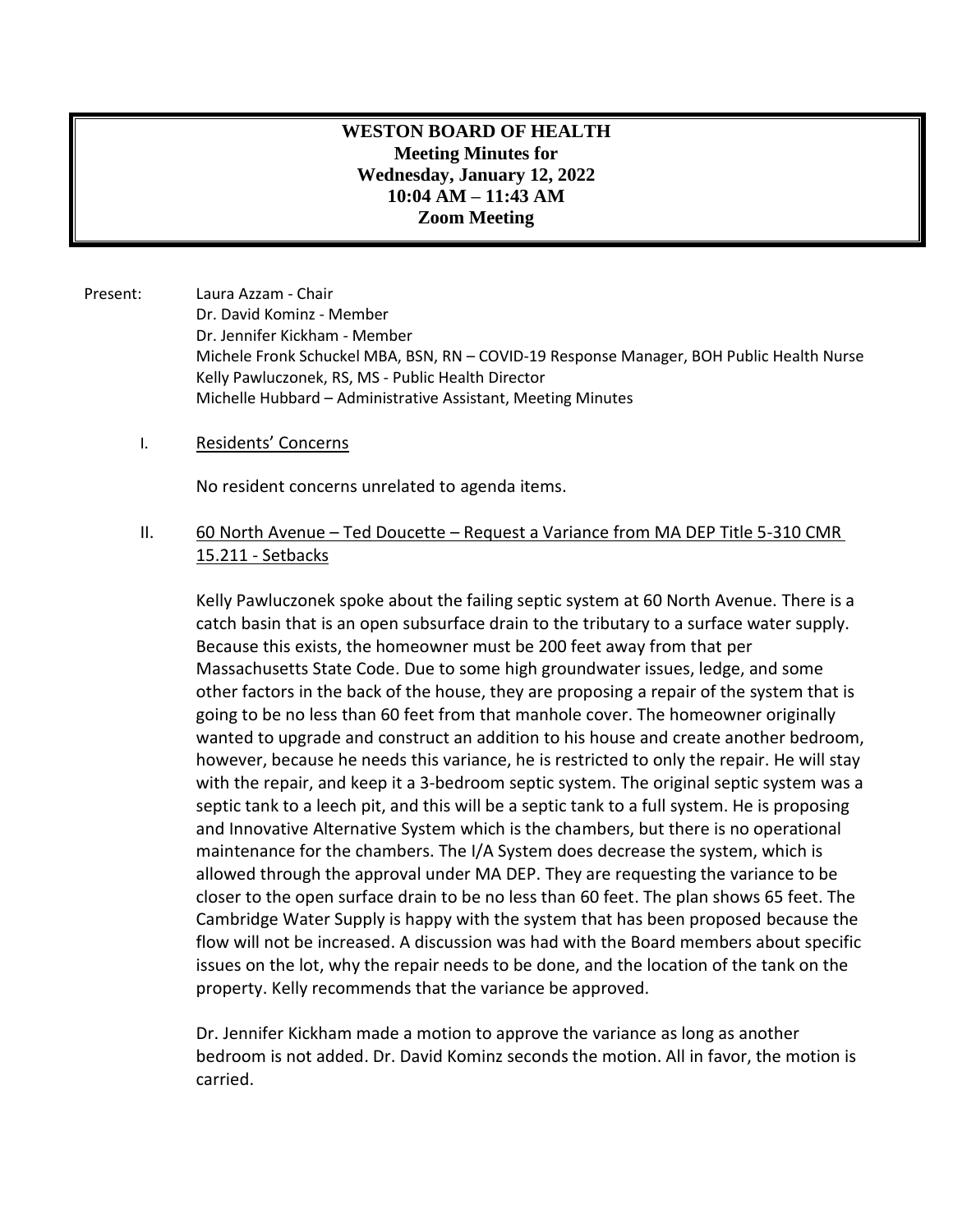## III. 47 Whitney Tavern – Rescind Bedroom Deed Restriction

There is currently a deed restriction for 47 Whitney Tavern from 2016 restricting the home to 3 bedrooms. They have since updated the system to meet new construction and accommodate a fourth bedroom. Working with Town Council, a release of the restriction was drafted so that the property and property owner are no longer restricted to 3 bedrooms. Town Council is looking for signatures from the Board members. Questions were asked about the previous system compared to the current system, and all were answered by Kelly Pawluczonek.

Dr. David Kominz made a motion to rescind the deed restriction. Dr. Jennifer Kickham seconds the motion. All in favor, the motion is carried. All members will sign off on the paperwork to rescind the restriction.

## IV. COVID-19 Report/Update – Michele Fronk Schuckel, MBA, BSN, RN

Case rates are extremely high right now. Mass DPH Lead Epidemiologist Dr. Katherine Brown said "We are moving to a model of personal responsibility and best practices for risk reduction, COVID-19 is here to stay, and we have the tools to reduce risk and live with this virus." The Omicron variant arrived faster and moved more quickly around the globe than anyone thought was possible. As of December 27, it has been assumed that if a person has tested positive, it is likely the Omicron variant. There is increased evidence that this is a milder version of COVID-19 because it does not attack lung tissue in the same way with most patients. More people infected, though, means more people will have severe disease and the hospitalization numbers will be higher. On Monday January 10, Massachusetts changed the way hospitalizations are classified. They are trying to show the people who are hospitalized for COVID-19, rather than people who are hospitalized and have COVID-19. Those currently hospitalized with Omicron appear to be younger and are less likely to have chronic ailments. There is no data showing this is a "cold like" virus. The risk and prevention strategies that have been put in place mean that it remains preventable, and that prevention efforts are worth continuing. Reinfection after infection with Delta, even within the 90 days, is occurring and we are getting data on how often that is happening. The incubation period is shorter than with Delta and other variants, being between one and three days.

Antigen tests are less sensitive than PCR tests and are most likely to be negative early and late in disease. A positive result indicates likely infection and should be assumed to be positive. A negative result when someone is symptomatic should trigger a follow up PCR or another antigen test within 24-48 hours. If you expect a positive (exposed and/or symptomatic) and get a negative, follow up with a PCR or the second test in the box. Self-tests are not official test results for specific scenarios such as traveling. The Baker-Polito Administration announced January 11 that an order was placed with iHealth to supply the state with 26 million rapid antigen tests over the next 3 months. The tests will be prioritized to support K-12 schools and childcare settings. The shipments of tests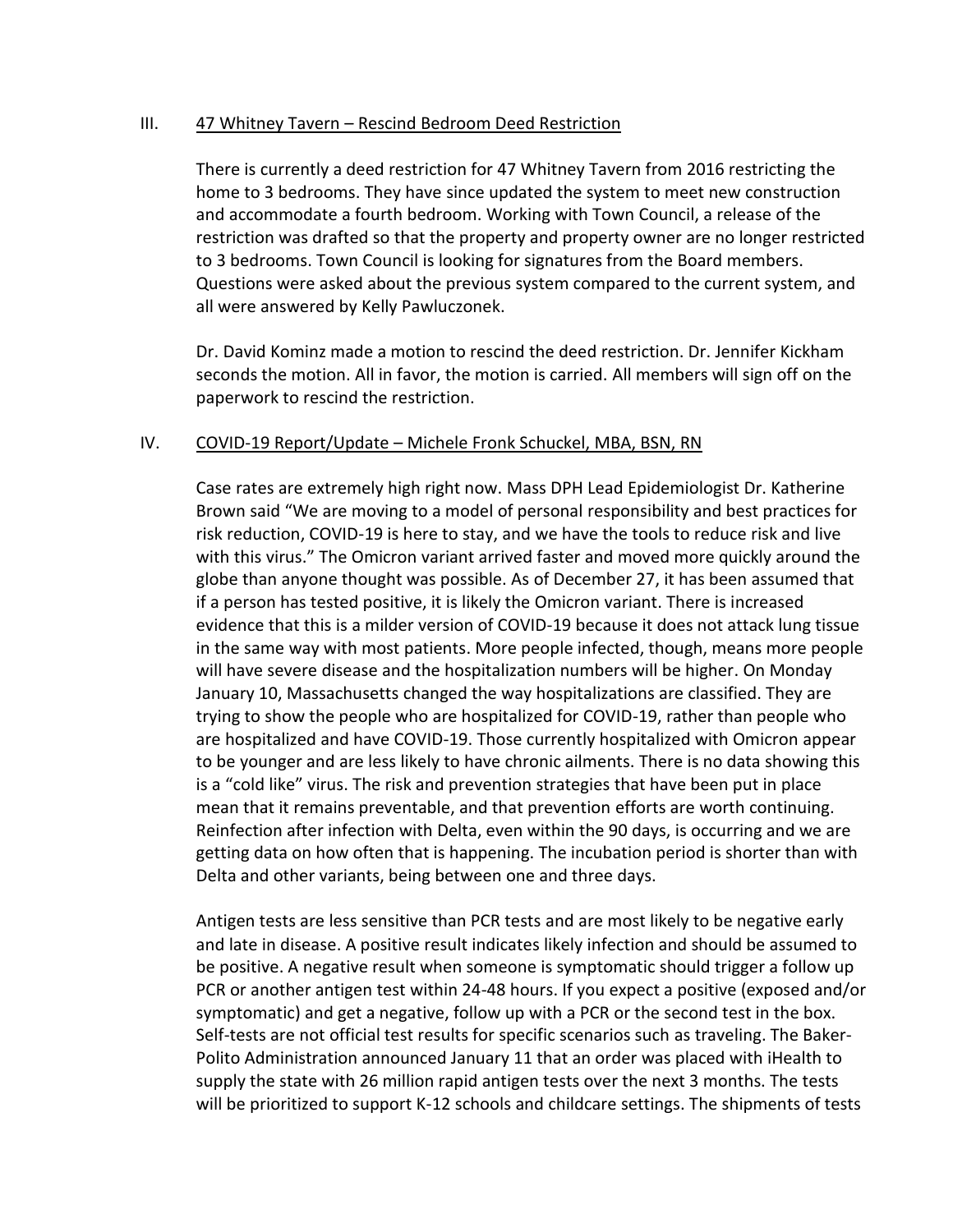will arrive on a rolling basis in the Commonwealth, but the timing and shipments will vary depending on international shipping and production variables.

Per the CDC, who is considered "essential" is broad: public safety, those related to travel and movement of food and supplies, healthcare, and education. The spread of the Omicron variant has the potential to worsen staffing shortages, disrupt supply chain, and jeopardize education and industry and other systems. The CDC guidance has changed quite a bit. The isolation and quarantine periods have been shortened, as well as some the possibilities around using testing. It was found in studies that only 25-30% of people were isolating for the full 10 days. The new guidance does not say that you are not infectious by day 6, thus the masking requirement, with a well-fitting mask around others on days 6-10 if symptoms are gone is required because 31% of patients remain infectious after day 5. Currently in Massachusetts, if you are vaccinated and boosted and have had an exposure, you can wear a mask and go to work and test on day 5. After 5 days, continue to monitor for symptoms. If you are unvaccinated or vaccinated and not boosted, you must quarantine for the 5 days. DESE schools, preschools, and healthcare settings have their own guidance that is different.

From December 26, 2021 – January 8, 2022, there were 299 positive test results, which was up from the previous 2 weeks when there were 205 positives. These are people who took antigen tests that were proctored or people who got a PCR or lab type test. This does not include any home reporting. On December 22, MA DPH recommended that because the numbers are so high, that case investigations be focused on K-12 schools, preschools, higher ed, town staff, and the care of older adults who remain at the highest risk for adverse effects.

On January 3, the FDA expanded EUA for the Pfizer vaccine to allow boosters for ages 12-15, boosters at 5 months (previously 6 months), and a third primary dose for immunocompromised kids ages 5-11. On January 4, the CDC recommended the Pfizer booster at 5 months, and a third primary dose for immunocompromised children ages 5- 11. On January 5, the ACIP and CDC recommends boosters for ages 12-15. On January 7, the FDA and CDC shortened the interval for the booster dose of the Moderna vaccine to 5 months. Individuals 12 and older are recommended to be boosted. On December 17, there was a Pfizer clinic through a state partner and 44 individuals between the ages of 5 and 11 were vaccinated. The purpose of this clinic was to bring pediatric vaccinations to Weston and make it so that younger individuals would be comfortable receiving their vaccine. The second clinic that was scheduled was snowed out and has been rescheduled for January 21. 85% of the total population of Weston is considered fully vaccinated and 46% of the population is boosted. The best mask to be using is a KN95 because they are more effective against Omicron. All current data can be found on the town website.

A discussion was had with the Board regarding mental health. The total health of a person is comprised of both their physical, mental, and emotional health, and the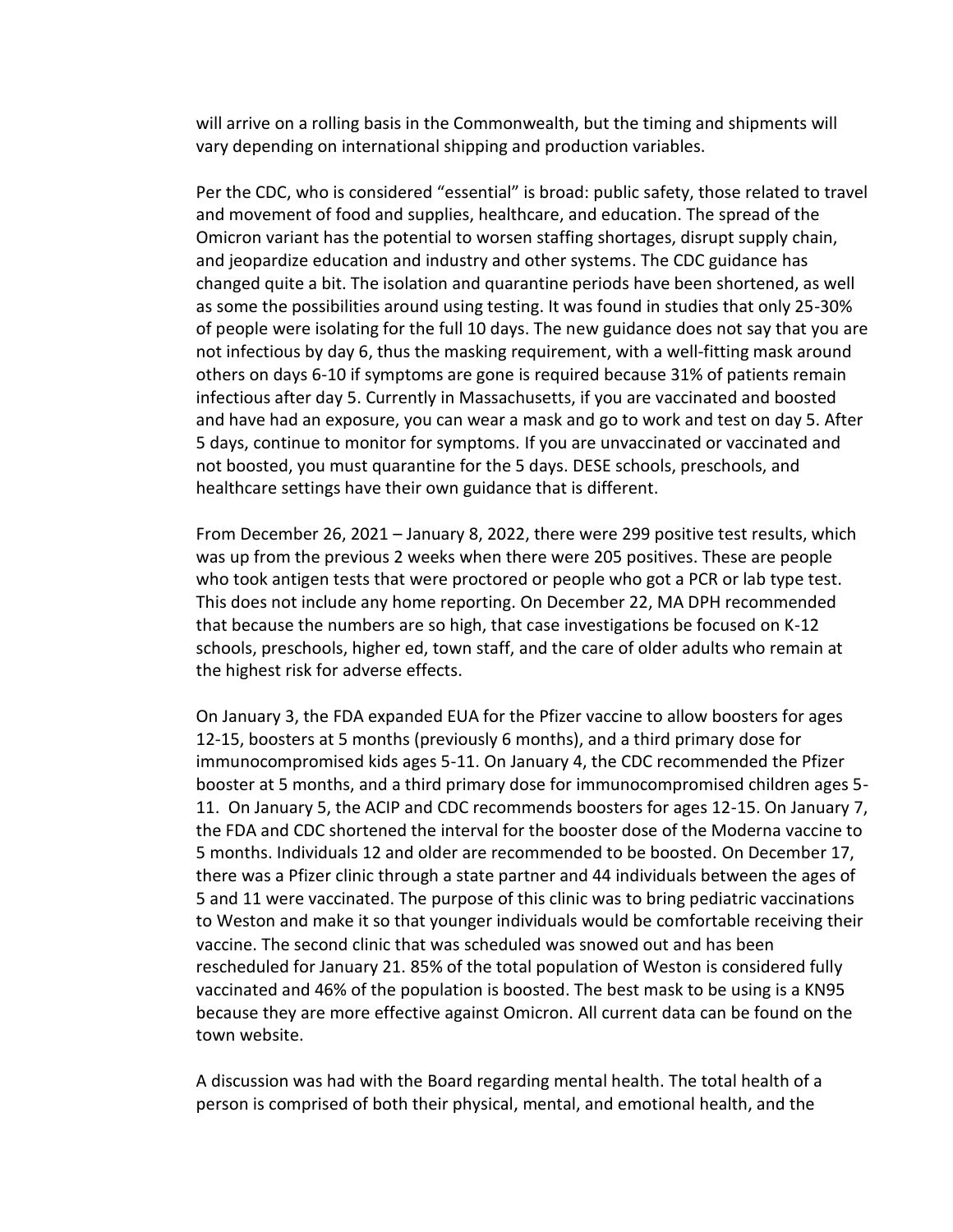pandemic has caused people to talk more about mental health. We will continue to have inequities and struggles until it is normalized and we have the resources people need. Weston has more resources than many other communities and Michele was about to talk to a psychologist who shares a part time role with the Weston and Wellesley Police Departments about what they are seeing. The police departments are seeing increased reports of domestic violence. If the case enters the legal stream and charges are brought, an advocate can be appointed through another organization. There are also more calls from the same individuals who have chronic mental illness and are living in the community. Substance use and abuse calls are also increasing.

#### V. COVID-19 Safety Measures in Weston Schools including testing and masking

Public schools are receiving guidance that is less strict than CDC general population guidance, less strict than K-12 CDC guidance, and less strict than MA DPH guidance. The biggest difference is around the nuances in the definition of word choice used to describe a person's vaccination status. DESE is still using the term fully vaccinated and that term relates directly to having the primary series of the vaccine. Individuals can go to school and work if they have had an at home, close contact exposure even if they are not boosted, but they have to quarantine when they are not at work or school.

Weston Public Schools have done a great job at making testing available. Every choice that the schools are making is data driven, but there are some localized frustrations with the information coming out of the schools. There is some spread within the schools from people coming back from vacations who were possibly infected and did not know it, or there was some transmission over the holiday break. A few of the sports at the high school level had transmission, so wrestling, men's basketball, and swimming have been paused. There are students who are out, but are able to Zoom into their classes. It is a daily struggle within the school system to try and find coverage if a teacher is out, especially within the middle school and trying to find a full day substitute.

Michele is communicating with the schools on where they are booster wise with the students, faculty, and staff. All schools are between 80-90% of their faculty and staff being boosted. The schools are making KN95 masks available.

Michele has traded messages a couple of times with Dr. Steinberg, who is the psychologist for the public schools. The schools are continuously adding staff and are very busy supporting the public-school students. Michele would like to talk with dr. Steinberg about opportunities they may have to support whole families. There is data showing that ER visits, particularly for adolescent girls, had a large increase. The goal is prevention so it does not get to crisis point. There is a new program out of California regarding teen mental health and what can be done. The high-level takeaway is we need to increase resources and prevention and that children have acute response to stresses but with their neuroplasticity also comes the opportunity to help. They respond better